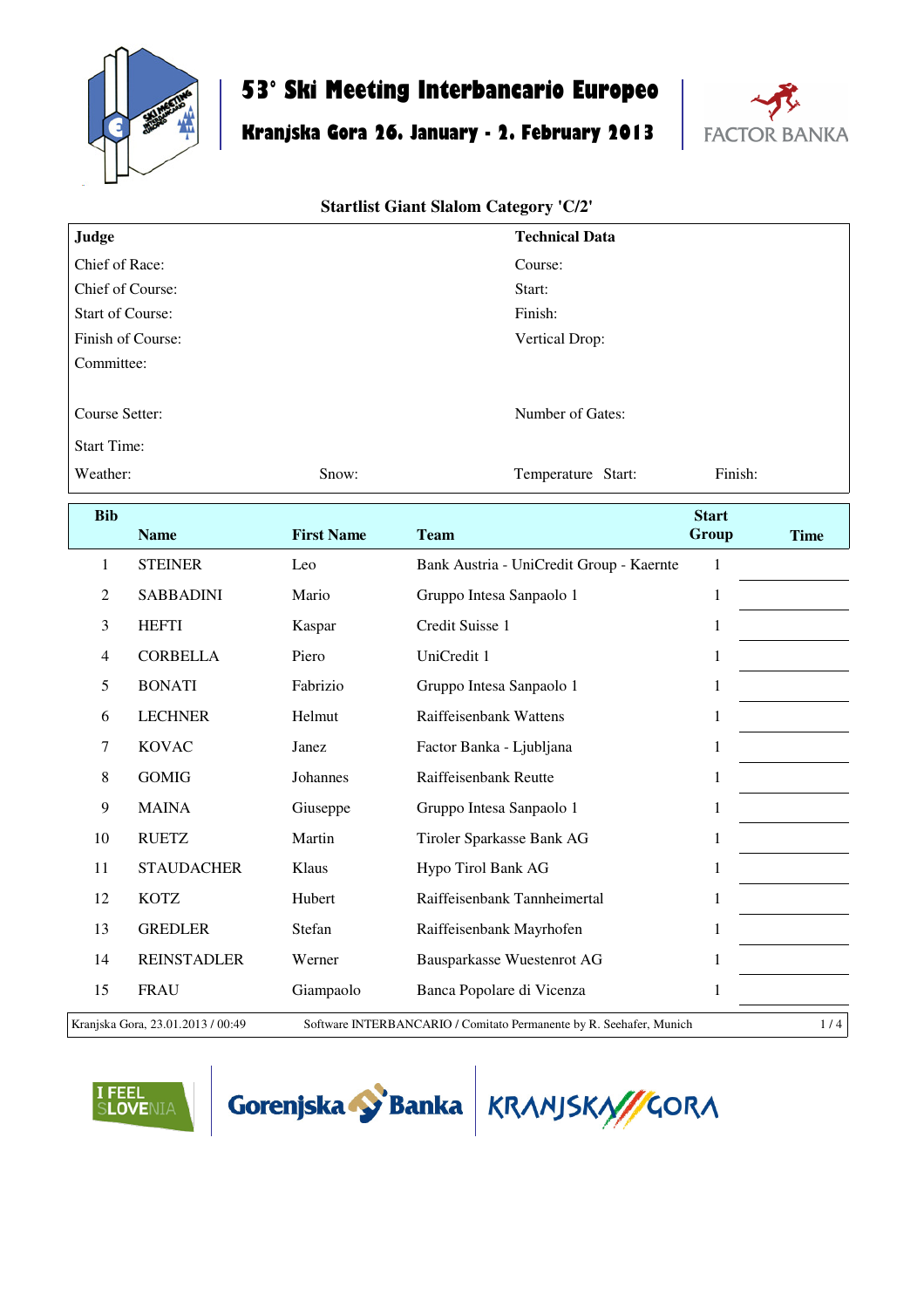| <b>Bib</b> | <b>Name</b>          | <b>First Name</b> | <b>Team</b>                              | <b>Start</b><br>Group | <b>Time</b> |
|------------|----------------------|-------------------|------------------------------------------|-----------------------|-------------|
| 16         | <b>BAIO</b>          | Massimo           | Deutsche Bank - Italia                   | $\mathbf{1}$          |             |
| 17         | <b>BERGAMELLI</b>    | Gianpietro        | Gruppo Intesa Sanpaolo 1                 | 1                     |             |
| 18         | <b>FALKNER</b>       | Erich             | Tiroler Sparkasse Bank AG                | 1                     |             |
| 19         | <b>KORNTHALER</b>    | Peter             | Bausparkasse Wuestenrot AG               | 1                     |             |
| 20         | <b>RIENER</b>        | Josef             | UniCredit 1                              | 1                     |             |
| 21         | <b>LERCHNER</b>      | Martin            | Suedtiroler Sparkasse AG 1               | 1                     |             |
| 22         | <b>ROHRWECK</b>      | Friedrich         | Sparkasse OÖ                             | 1                     |             |
| 23         | <b>SPINELLI</b>      | Pietro            | <b>GRUPPO BANCA SELLA</b>                | 1                     |             |
| 24         | <b>ROFFLER</b>       | Anton             | Graubuendner Kantonalbank - Chur         | 1                     |             |
| 25         | <b>BLASSNIG</b>      | Berthold          | Raiffeisenbank Defereggental             | 1                     |             |
| 26         | VIGANÒ               | Andrea            | Banca Popolare di Sondrio                | 2                     |             |
| 27         | <b>TAGLIAFERRO</b>   | Maurizio          | Gruppo Intesa Sanpaolo 2                 | 2                     |             |
| 28         | <b>PIRKER</b>        | Walter            | Bank Austria - UniCredit Group - Kaernte | $\overline{c}$        |             |
| 29         | <b>POGACAR</b>       | Roman             | SKB - Societe Generale Group - Ljubljana | $\overline{c}$        |             |
| 30         | <b>COSMA</b>         | Stefano           | Gruppo Intesa Sanpaolo 2                 | $\overline{c}$        |             |
| 31         | <b>BENINI</b>        | Marco             | UniCredit 2                              | $\overline{2}$        |             |
| 32         | <b>WALCH</b>         | Manfred           | Raiffeisenbank Reutte                    | 2                     |             |
| 33         | <b>BUCK</b>          | Hubert            | Kreissparkasse Ravensburg                | 2                     |             |
| 34         | PIERGALLINI          | Andrea            | UniCredit 1                              | $\overline{c}$        |             |
| 35         | <b>FRANK</b>         | Anton             | Bank Austria - UniCredit Group - Kaernte | $\overline{c}$        |             |
| 36         | <b>CORTI</b>         | Massimo           | Deutsche Bank - Italia                   | $\overline{c}$        |             |
| 37         | <b>MARCHI</b>        | Roberto           | Gruppo Banca Monte dei Paschi di Siena   | $\overline{c}$        |             |
| 38         | <b>KLINGENSCHMID</b> | Klaus             | Raiffeisen-Landesbank Tirol AG           | 3                     |             |
| 39         | <b>PRAVISANI</b>     | Riccardo          | Gruppo Intesa Sanpaolo 2                 | 3                     |             |
| 40         | <b>SEEBACHER</b>     | Richard           | Suedtiroler Sparkasse AG 1               | 3                     |             |
| 41         | <b>LANDSBERGER</b>   | Ulrich            | <b>BayernLB</b> Muenchen                 | 3                     |             |
| 42         | <b>TETAUER</b>       | Jens              | Bank Austria - UniCredit Group - Kaernte | 3                     |             |
| 43         | <b>VALLARINO</b>     | Antonio           | <b>CRAL</b> Intesa Sanpaolo 1            | 3                     |             |
| 44         | <b>GREIF</b>         | Bertram           | Deutsche Bank Deutschland                | 3                     |             |
| 45         | <b>SINGER</b>        | Bernhard          | Raiffeisenbank Reutte                    | 3                     |             |
| 46         | <b>SEGATTA</b>       | Marco             | UniCredit 2                              | 3                     |             |
| 47         | <b>ROZMAN</b>        | Primoz            | Nova Ljubljanska Banka - Ljubljana       | 3                     |             |
| 48         | <b>FUMAGALLI</b>     | Fulvio            | Deutsche Bank - Italia                   | 3                     |             |
| 49         | <b>GRIMM</b>         | Markus            | Raiffeisen-Landesbank Tirol AG           | 3                     |             |
| 50         | <b>HAVNERAAS</b>     | <b>Brede</b>      | Nordea 1                                 | 3                     |             |
| 51         | <b>ANDEREGG</b>      | Herbert           | <b>Bank Vontobel AG</b>                  | 3                     |             |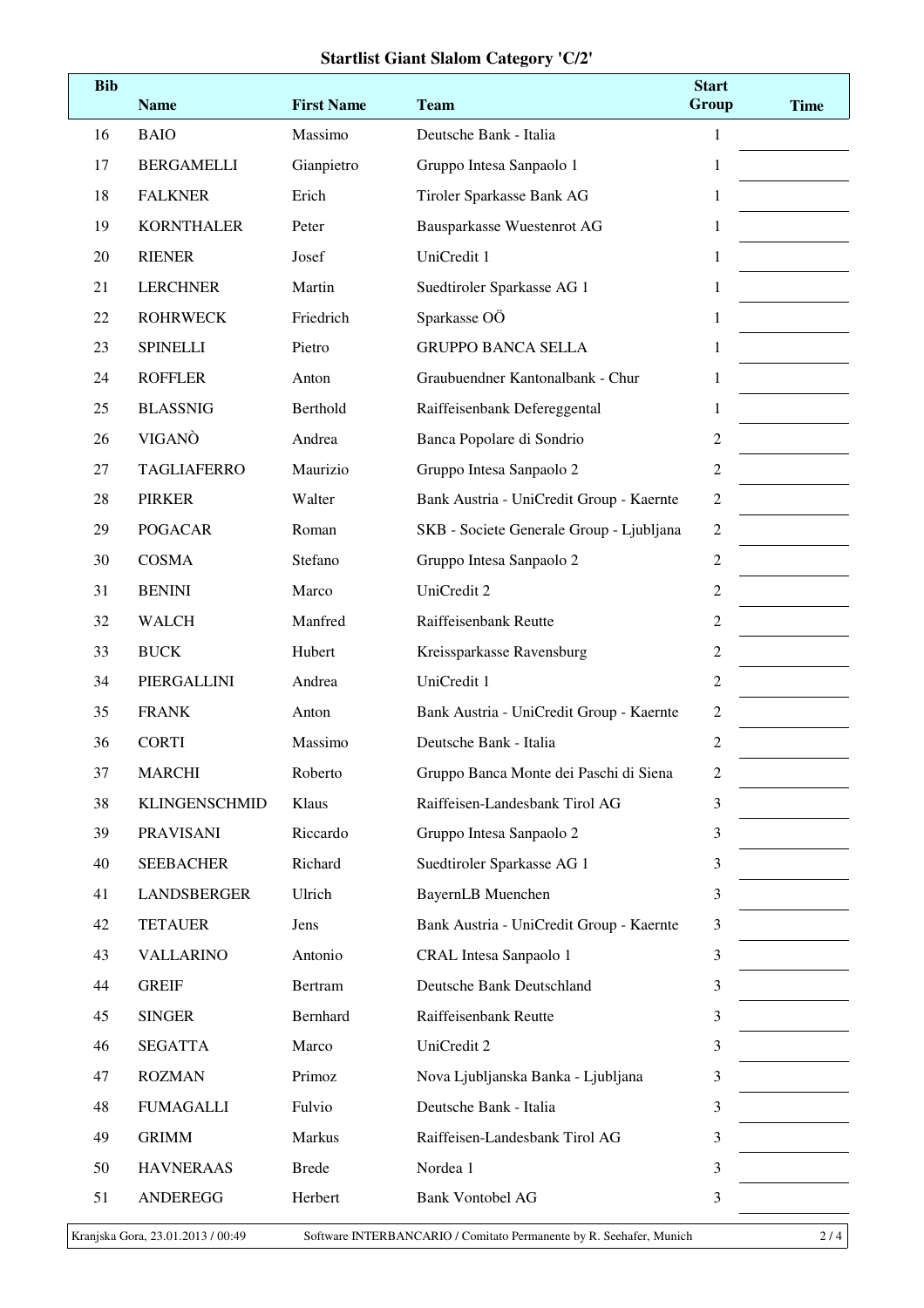| <b>Bib</b> | <b>Name</b>        | <b>First Name</b> | <b>Team</b>                            | <b>Start</b><br>Group | <b>Time</b> |
|------------|--------------------|-------------------|----------------------------------------|-----------------------|-------------|
| 52         | <b>SCHIVE</b>      | Øystein           | <b>DNB Bank ASA 1</b>                  | 3                     |             |
| 53         | <b>LONATI</b>      | Ennio             | Gruppo Intesa Sanpaolo 2               | 3                     |             |
| 54         | <b>NEUNER</b>      | Egon              | Sparkasse Schwaz AG                    | 3                     |             |
| 55         | <b>SERMATTEI</b>   | Fabrizio          | UniCredit 2                            | 3                     |             |
| 56         | <b>RAMBOL</b>      | Jan Olav          | Nordea 1                               | 4                     |             |
| 57         | <b>SCHMIDT</b>     | Peter             | Schweizerische Nationalbank            | 4                     |             |
| 58         | <b>SVEEN</b>       | Knut              | <b>DNB Bank ASA 1</b>                  | 4                     |             |
| 59         | <b>LARCHER</b>     | Wolfgang          | HypoVereinsbank/UniCredit Bank AG 1    | 4                     |             |
| 60         | <b>FIORESE</b>     | Daniele           | VENETO BANCA S.C.p.A.                  | 4                     |             |
| 61         | <b>SCHWARZ</b>     | Hans-Peter        | Landesbank Baden-Wuerttemberg          | 4                     |             |
| 62         | <b>SELONKE</b>     | Thomas            | Deutsche Bank Deutschland              | 4                     |             |
| 63         | <b>AMHOF</b>       | Werner            | Schweizerische Nationalbank            | 4                     |             |
| 64         | <b>HAMBUECHER</b>  | Joachim           | Landesbank Baden-Wuerttemberg          | 4                     |             |
| 65         | <b>WAHLMAN</b>     | Max               | Nordea 1                               | 4                     |             |
| 66         | <b>STANONIK</b>    | Stane             | Nova Ljubljanska Banka - Ljubljana     | 4                     |             |
| 67         | <b>KELLER</b>      | Steffen           | Wuestenrot Bausparkasse Ludwigsburg    | 4                     |             |
| 68         | <b>BERTACCHINI</b> | Paolo             | CRAL Intesa Sanpaolo 1                 | 4                     |             |
| 69         | <b>BETTENZANA</b>  | Piervittorio      | <b>UBI Banca Gruppo 1</b>              | 5                     |             |
| 70         | <b>HUSBY</b>       | Endre             | <b>DNB Bank ASA 1</b>                  | 5                     |             |
| 71         | <b>PERTI</b>       | Piero             | UniCredit 2                            | 5                     |             |
| 72         | <b>GLAVAN</b>      | <b>Stane</b>      | Factor Banka - Ljubljana               | 5                     |             |
| 73         | <b>FERRETTI</b>    | Gino Enrico       | <b>CREDEM SpA</b>                      | 5                     |             |
| 74         | <b>LIENHARD</b>    | Paul-Heinz        | Credit Suisse 1                        | 5                     |             |
| 75         | <b>LINSI</b>       | Walter            | Credit Suisse 1                        | 5                     |             |
| 76         | <b>SESTINI</b>     | Luca              | CRAL Intesa Sanpaolo 1                 | 5                     |             |
| 77         | <b>BIERMANN</b>    | Erik              | <b>DNB Bank ASA 1</b>                  | 5                     |             |
| 78         | <b>TONINELLO</b>   | Alfonso           | VENETO BANCA S.C.p.A.                  | 5                     |             |
| 79         | <b>BEATO</b>       | Michele           | CRAL Intesa Sanpaolo 1                 | 5                     |             |
| 80         | <b>CHRISTEN</b>    | <b>Bruno</b>      | Luzerner Kantonalbank                  | 5                     |             |
| 81         | <b>CICCOCIOPPO</b> | Walter            | Banca Popolare di Lanciano e Sulmona   | 5                     |             |
| 82         | <b>BRICELJ</b>     | Matej             | DBS d.d. Ljubljana                     | 5                     |             |
| 83         | <b>OTOREPEC</b>    | Mitja             | Factor Banka - Ljubljana               | 5                     |             |
| 84         | <b>ROSSI</b>       | Lorenzo           | Banca Popolare di Vicenza              | 5                     |             |
| 85         | <b>FLORIO</b>      | Piero             | Gruppo Banca Monte dei Paschi di Siena | 5                     |             |
| 86         | <b>BURKHARDT</b>   | Hans-Jürgen       | Deutsche Bank Deutschland              | 5                     |             |
| 87         | <b>GRILLI</b>      | Dante             | Gruppo Intesa Sanpaolo Estero          | 5                     |             |